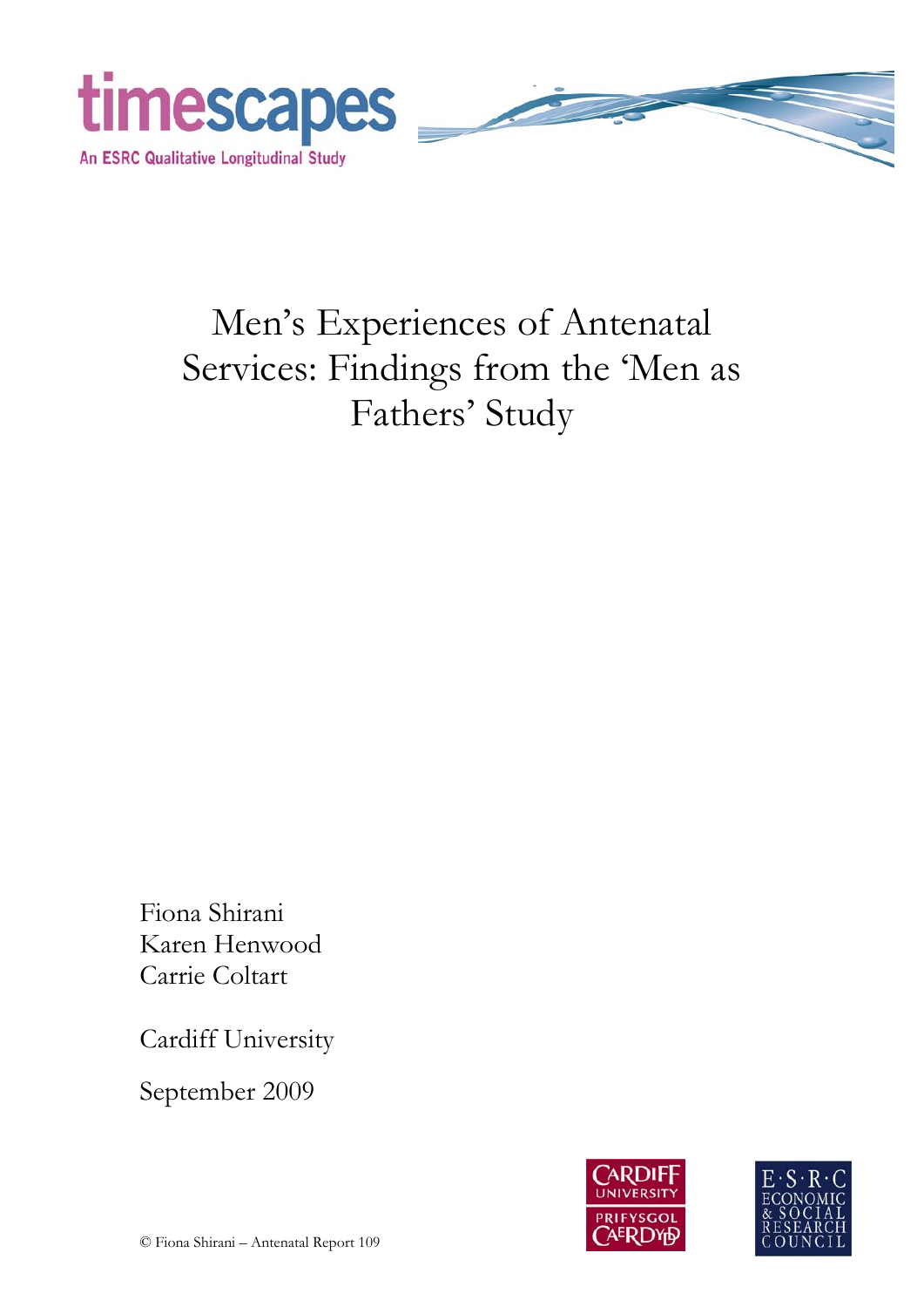## **Introduction**

Timescapes is a qualitative longitudinal study taking place over five years, the first major study of its kind in the UK. Based on seven projects at five universities, Timescapes documents peoples lives, identities and relationships as they change over time.

Project 4 or the 'Men as Fathers' study is based at Cardiff University and follows the lives of men as they experience the transition to first time fatherhood. Our research involves a sample of men aged between 15 and 41. We interview them once during late pregnancy and twice within the year after the birth of their first child to talk about their experiences of the transition to fatherhood.

As part of this, the men described their experiences of antenatal (and to a lesser extent postnatal) services, which forms the basis of this report. Whilst overwhelmingly the men were positive about the service they and their partners had received, there were a few areas of concern. This brief document provides an overview of the men's experiences of antenatal care and areas they felt could be improved.

## **Information**

Good information about pregnancy, birth and beyond was seen as key for helping men to become good fathers and to feel confident in their own abilities. However participants suggested that there was little information targeted specifically at fathers and most men felt that having this would be beneficial. Whilst they could access details about practicalities, it was more difficult to find accounts of how new fathers feel. However the men often did not articulate their desire for this type of information in case they were seen as selfish.

One comment from participants was that they could be bombarded with information, particularly early on in the pregnancy, which was often not the kind of information they wanted and could be particularly confusing. Most people bought or borrowed books on pregnancy, birth and childrearing but these often conflicted with one another and the men found it difficult to know what advice to follow. Some participants suggested it would be useful to have a list of key resources and recommendations from other parents or health care professionals. Whilst there is a huge amount of information available, it appears it could often be difficult to distinguish what is 'good quality'

*Um yeah I mean I probably said that we were amazed at the actual number of bodies and organizations and books and literature that was available, it was quite overwhelming in some cases. Um it is quite confusing sometimes, a lot of the books that we were buying or borrowing whatever, um gave misleading information. I wouldn't say misleading it wasn't always the same in each book that you would read. Which would obviously raise some questions as to whose was the correct information* 

Some men commented on the level of information they received; whilst they did not want to be talked down to, they also found jargon confusing. It was suggested that a list of terminology and definitions would be helpful and allow them greater understanding.

Around half the men in our sample actively sought information themselves, whilst others waited for it to be provided. Female partners often acted as 'filters' of information for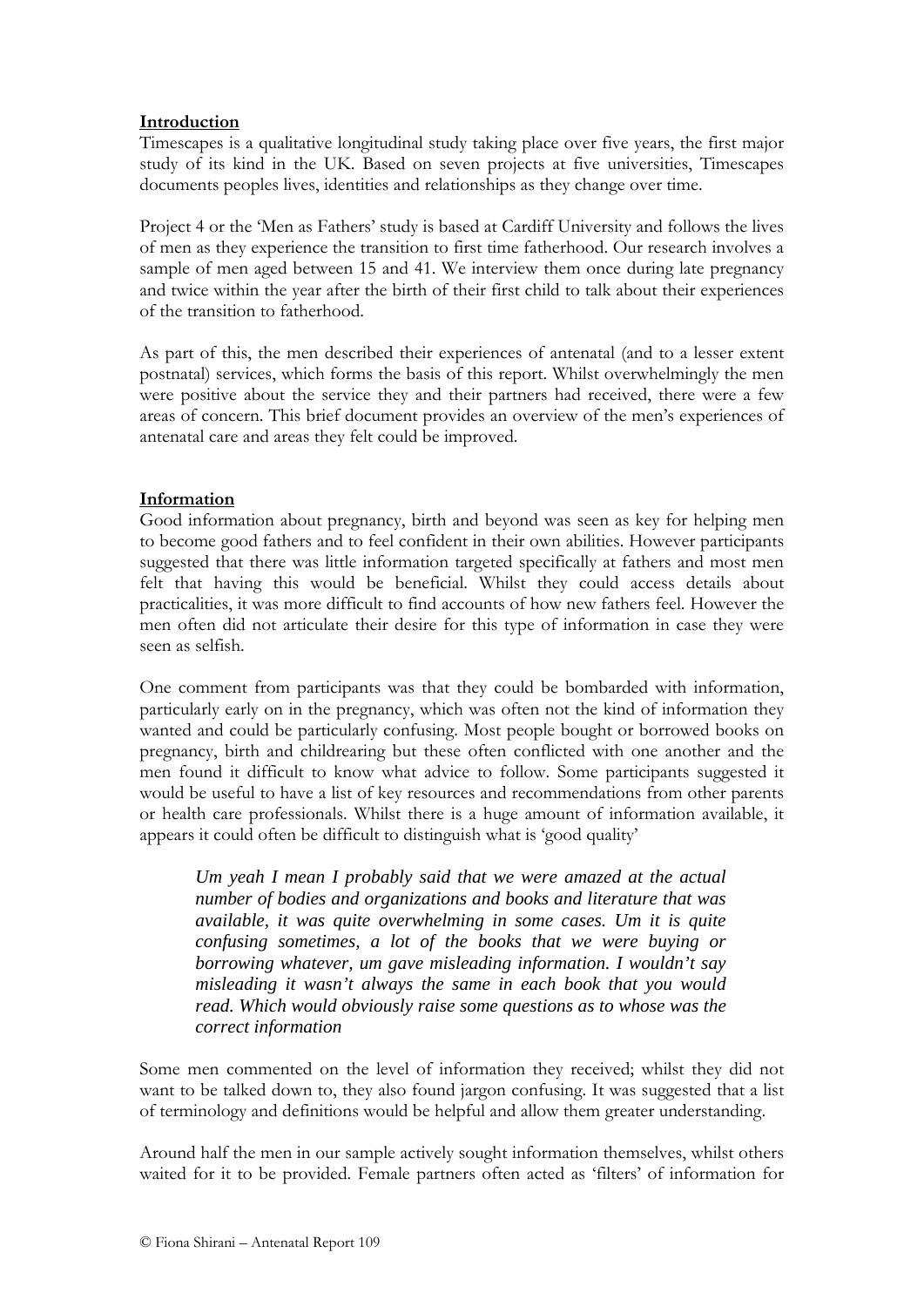the men, showing them particular articles to read if they did not pick them up on their own

*my wife reads books all the time and she, erm, she edits them for me to read each bit, "just the bit you need to know"* 

*I* mean a lot of it's presented to me by me wife, you know, she'll, she'll *sort of say 'Oh, look in this book' and you know, 'this is what's going on at the moment'* 

Men sometimes described 'sneaking' a look at their wife's reading material – when she was not there, or over her shoulder – as if they were not necessarily expected to be as interested. Therefore whilst some of the men may be reluctant to actively seek information, they were likely to read it when it was easily accessible.

*And all along, we bought books to try to get some background, we've had books on pregnancy and the fathering of pregnancy and all this, and I have been reading them slyly rather than sitting there. I don't know why I do it slyly. I think she thinks I'm not totally interested, but I'm probably more interested than she knows. So I've been trying to gen up on quite a bit of it.* 

Of the information they received, most men cited details on how the baby was developing over time – particularly its current stage – as the most interesting.

*I certainly the side, the development side, the way that different stages, what will happen, not just the physical stages but the mental development and the, being able to appreciate and learn things, yeah that's, I'm sort of drawn, if I do find a book that [wife] got or someone's lent us, I will look through the basic sections* 

However information often centred on pregnancy and birth and the men felt that they would benefit from receiving more information about how to deal with the baby once it arrived

*Um what happens after it arrives, and I think that there is a lot about the pregnancy and what women can expect. But it's after it and thinking how am I going to know what to do with this; am I going to feed it, how many times am I going to feed it? Then again, and I know the midwives say that they are there to help, but I don't want to be a complete you know um duffer and not know anything about it. To be forewarned is forearmed I think, a little bit of an inkling of what's going on, and that I don't feel like a complete spare part*.

Being able to access good quality information and feeling prepared meant men were less likely to feel left out

*Yeah it is very important I think to have some knowledge of what is going on. And just to be able to share it as well, and I know I would feel so left out, so distant from it if I couldn't read up about it.*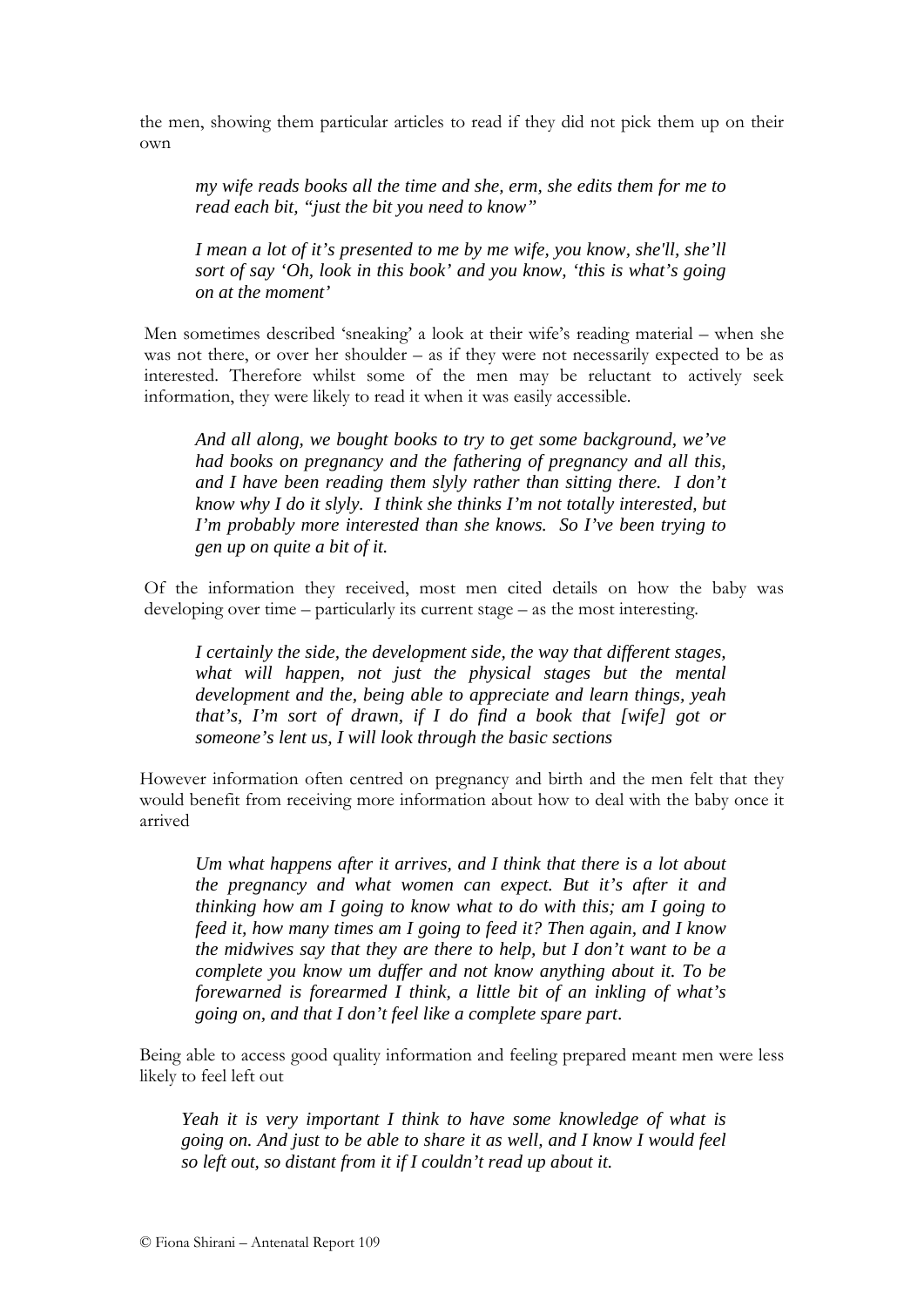Whether men seek information directly or have it 'filtered' via their partners, they suggest targeted information for fathers would be helpful, particularly around what to expect post-birth and how to cope with this. This would not necessarily have to be in a written format, as some suggest it would be useful to hear from someone with experience of fatherhood, although a written reference guide may be appreciated. Being well informed helped men to feel involved in the pregnancy and post-birth period, a time when they can often feel quite detached.

## **Perceptions of Antenatal classes**

A number of men were concerned about attending antenatal classes because of comic perceptions they had from TV programmes, whilst others were sceptical that the classes would be useful.

*I think that it's breathing and things. I've been doing that for the last 34 years so I know how to do it.* 

*I think, erm, perhaps it's not portrayed in the best way on telly, and I think that's one of the concerns, the episodes of comedy sketches always in a maternity class isn't it, (laughter) and I think, well if it's like that, too many jokes and I'll be just, I don't know. I'm not very good at things like that, I've got to be honest, I'm not very good at things like that, I'm not too comfortable about going there.* 

*Yeah they are a bit daunting to start off with, because I think, and again it goes back to your parents' time when they had to lie on the floor and practice breathing. And I think have I really got to do that?* 

Once they started attending the classes most men's concerns about this were allayed. There was some embarrassment about attending classes and sharing a private event with other people. It was anticipated that it would be an uncomfortable experience, although the men found it easier if they perceived other people in the group to be similar to them

*I think having a child is personal, it's private isn't it really? Although eventually it won't be, because the nature of having to give birth anyway, but it's quite a private issue and I found, I found it quite embarrassing* 

Some men felt that classes were targeted too much at women to the exclusion of male partners, which was not entirely unexpected. A few men complained that they had not been asked for their opinions or how much they would like to be involved. For example it was assumed they would be at the birth and they did not have the opportunity to discuss their concerns about this, particularly if they found it difficult to speak to their partners of these concerns

*I mean, it's targeted very much at the woman, I think, and if the chap wants to tag along then that's, that's fine, you know, and it almost seems to be expected that the father will be involved with the birth, erm, that almost seems to be taken as read, so I don't know. No-one asked me anything, how much I want, no-one asked me how much I*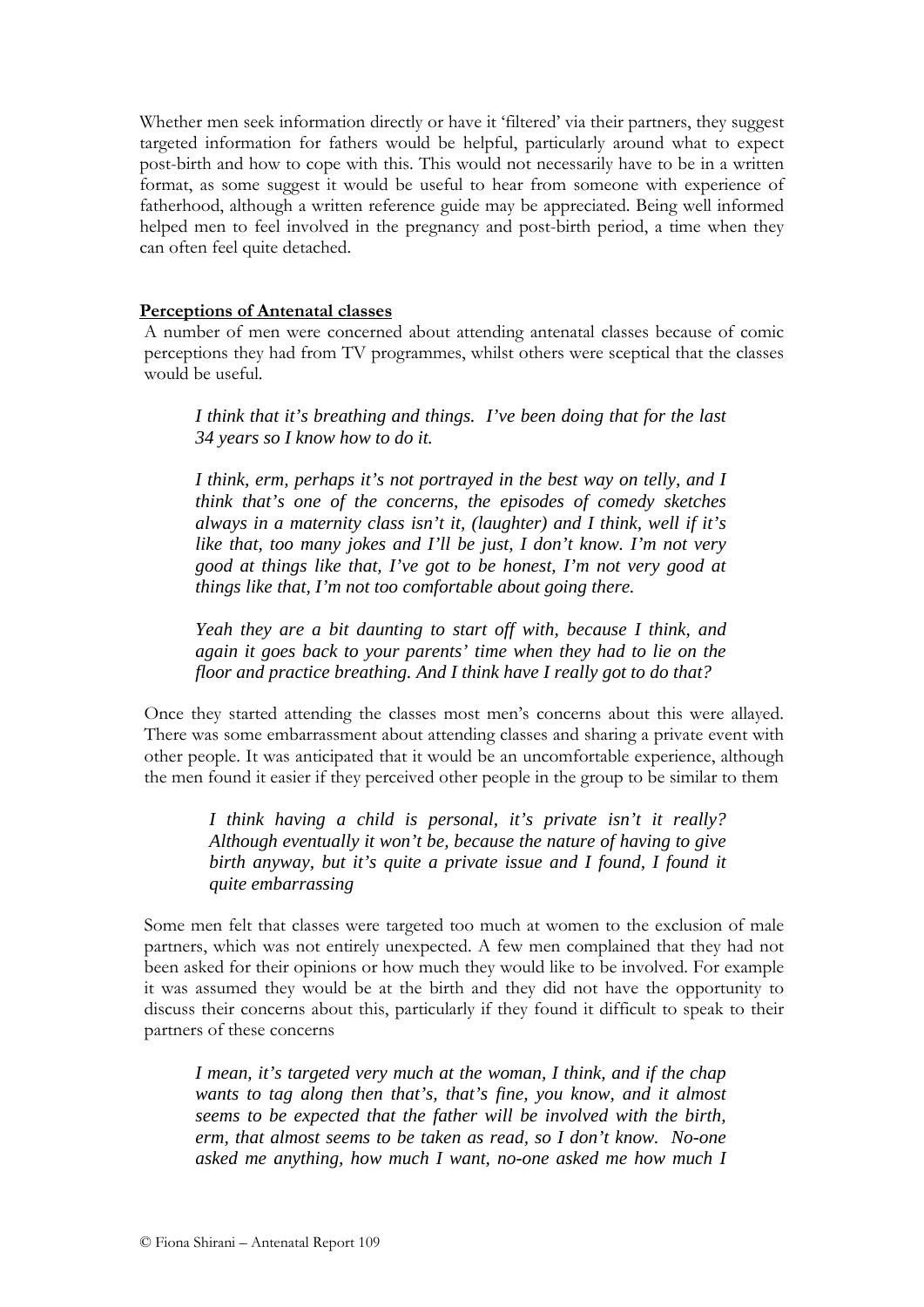*wanted to know, how much I wanted to be involved, what I thought, you know people could easily feel excluded I think.* 

*in some of the antenatal classes fathers are overlooked and marginalised, you know, and that can be quite difficult for men, they can feel quite angry, you know, that they've been kind of pushed to one side, you know. I'm making sacrifices about giving things up as well, and that's difficult, you know, and when the child comes along, for the child to live, you know, effectively, means the father has to be considered, you know, as, erm, to be thought about as to "What's going to make it work", you know, "What's going to make things successful for the child", you know, and of course the father's input is, is substantial, you know,* 

Most men commented on how the attention and information was geared towards their partners, which most of them expected. No man wanted to take any attention away from his partner but felt they needed greater recognition in this process as they would have a significant involvement in the child's life. Some of the men had concerns which they did not feel able to discuss with their partner, in case they caused her anxiety. They would appreciate opportunities to discuss these concerns, with several feeling they were better able to do this in a men-only session. Because men generally felt less informed than their partners sometimes they did not want to raise concerns in group sessions for fear of asking a silly question.

### **Benefits**

NCT classes were contrasted favourably with NHS versions as they provided more opportunities for asking questions and discussion. They were also felt to be more inclusive rather than taking a teacher-led approach. NCT classes were reported as helping participants to feel prepared and alleviating a lot of fears about the birth

> *I think it certainly prepared us for the birth and took a lot of fear away from what was going to happen, and so that was very good. And to have other people our age who were in the same situation, to be able to talk it through with them and have a relationship with them.*

One man in particular said the NCT classes had been very good at detailing different birth options and presenting them in a way the NHS had not done. This meant he and his wife planned for a home birth, which they felt much more comfortable with

*we've been going to the National Childbirth Trust antenatal classes, which I have to say are a lot better than the NHS ones, the NHS ones are not good where we are. But the NCT ones are very good actually and one of the things they actually do is present the [birth] options to you in a way which the NHS hadn't done for [wife] and I think that made her think about it more*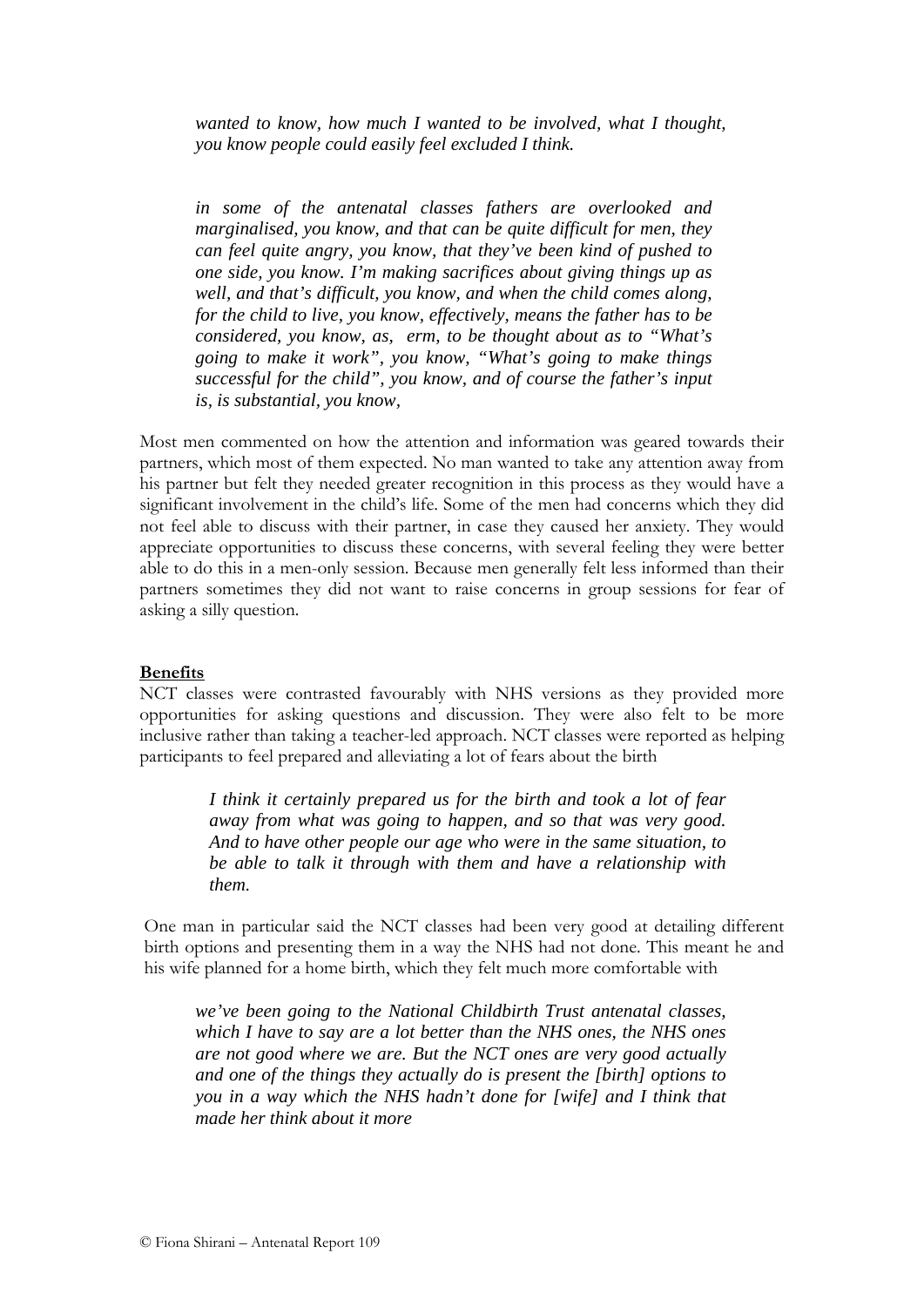One of the main benefits participants saw from attending NCT classes was being able to talk to (or just be around) people in a similar situation, so they know they are not the only person with these worries.

*the antenatal classes are good in that way that they do let you ask questions and do let you discuss things between you, and it's always better when you can talk to somebody else in a similar situation, because you then find out that you're not the only person who thinks that, you're not the only person who's worried about that,* 

A large proportion of our participants who attended NCT classes reported regular contact with classmates several months afterwards and intended to continue this. Such contacts were particularly important for older fathers as they were less likely to have any friends their own age going through a similar experience. Making new friends in similar situations helped to reduce feelings of isolation. These relationships could be established more easily through NCT groups than NHS sessions because NCT classes were smaller and took place over a longer period of time, allowing issues to be explored in greater depth.

As noted above, many men felt they were unprepared for fatherhood and would have benefited from more information before the birth about how to cope when the baby arrived. Several of them felt a 'straight talking' approach would be best where a new father could give them advice from his own experience, in contrast to what was perceived as a more woman-centred or emotional approach. Whilst friends could tell them about their own experiences, comments were made that it would be more effective coming from an 'official'

*I don't think blokes are very good at taking advice. Or reading it and thinking about oh yeah that's about right, they need to be told straight sometimes.*

*The first thing I should say is there's certainly scope for fathers groups in the same way as the NCT is very much directed at women, certainly seems to be the case, there's certainly scope for fathers groups in the same way. The flip side of that is probably people won't go, I wouldn't have gone. But maybe if it was you know fathers talking to expectant fathers saying "you know this is gonna be bloody tough" (amusement). Less sort of hand, less sort of touchyfeely emotional things just "look bloody hell get your sleep in now" (amusement). I dunno whether it would, whether there would be much interest in that but I certainly would've liked somebody to, you know friends say it to you but if you've got somebody who's officially saying "this is what you're gonna need to do" um yeah I think that might have been beneficial. Whether I would've attended I don't know, hindsight is a wonderful thing, so I dunno*

The difficulty with such suggestions is that men recognised fathers would be unlikely to attend and it was only with hindsight they realised what would have been useful. Those who did attend NCT classes with father-only groups felt this was useful. Therefore perhaps making father-only sessions a section of an existing class rather than a separate function would encourage attendance.